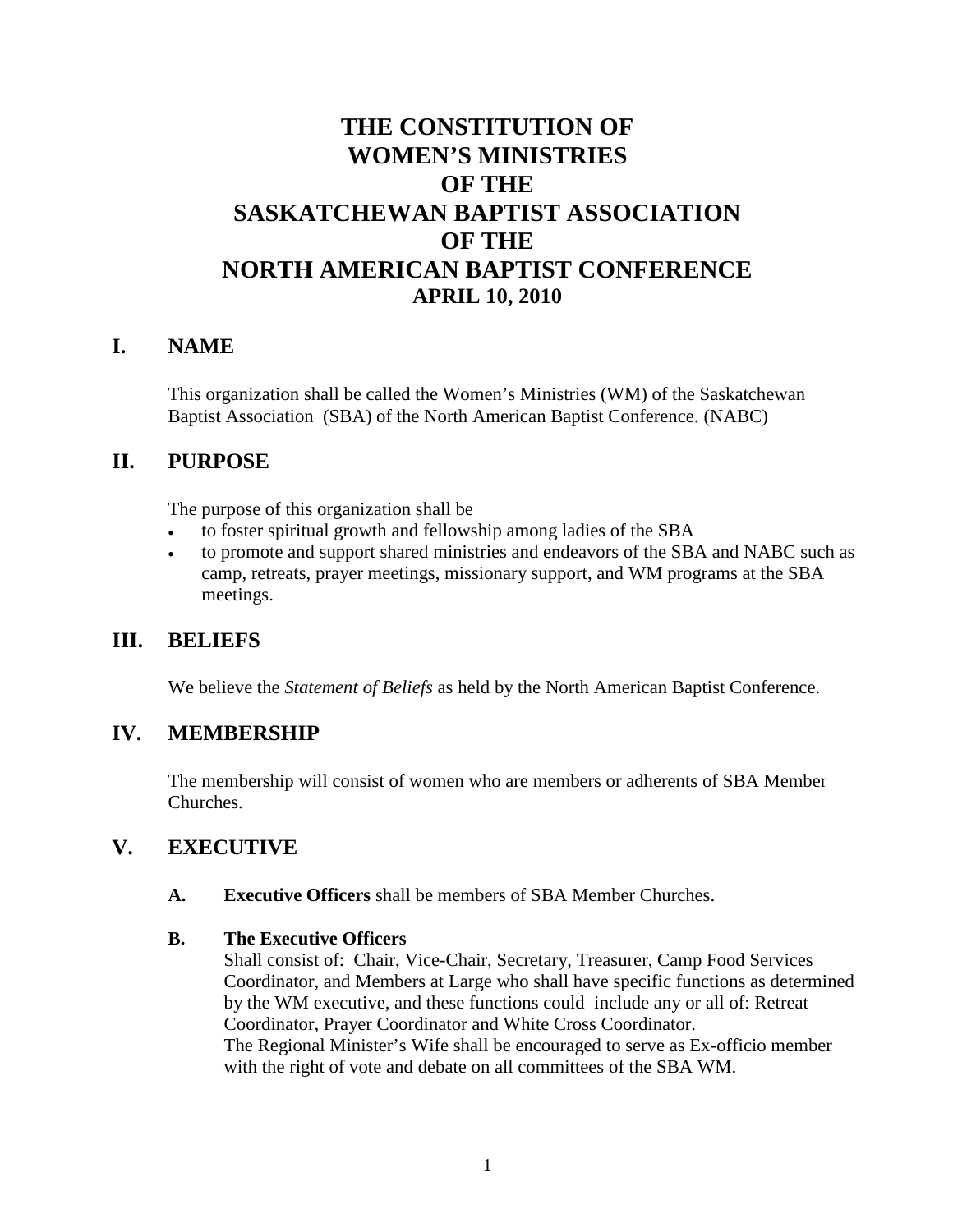#### **C. Terms of Office**

- Executive officers, other than the Regional Minister's wife, shall serve for two year terms on a staggered basis.
- A member of the executive may continue in the same position for a maximum of two consecutive terms after which time they must take a minimum one year absence.
- Terms of office shall commence at the WM Annual Meeting where elected.

#### **D. Vacancies**

In the event of vacancies between annual meetings, the executive will have the authority to fill those vacancies.

#### **E. Meetings of the Executive**

- Executive meetings shall be called by the Chair, OR two members of the executive may ask for a meeting. A quorum shall consist of one half of the membership of the executive.
- The executive shall have meetings as often as deemed necessary preferably twice a year.
- Executive meetings may take place via conference calls which shall be paid for by SBA WM.

#### **F. Duties of the Executive**

- Give oversight to Women's Ministries in the SBA
- Review financial reports
- Recommend a budget to the WM Annual Meeting
- Plan WM Annual Meeting program (e.g. contact speakers)
- Appoint members to specific duties as deemed necessary (e.g. Nominating Committee, Retreat Coordinator, Prayer Coordinator, and White Cross Coordinator)

## **VI. DUTIES OF THE EXECUTIVE MEMBERS**

#### **A. Chair**

- Shall prepare the agenda and preside over the SBA WM executive meetings and WM Annual membership Meetings.
- Shall inform the SBA Church's WM groups or Church contact people of important information relating to SBA WM business or events.
- Shall serve as ex-officio member, with the right of vote and debate, of all committees of the SBA WM.
- Shall request each SBA Church's WM group's chair or contact person send contact information to the SBA WM Secretary as soon as possible following the SBA WM Annual Meeting.
- Shall submit a written report to the WM Secretary for inclusion in the WM Annual Report.
- Shall serve as a member of the Saskatchewan Baptist Association Leadership Team.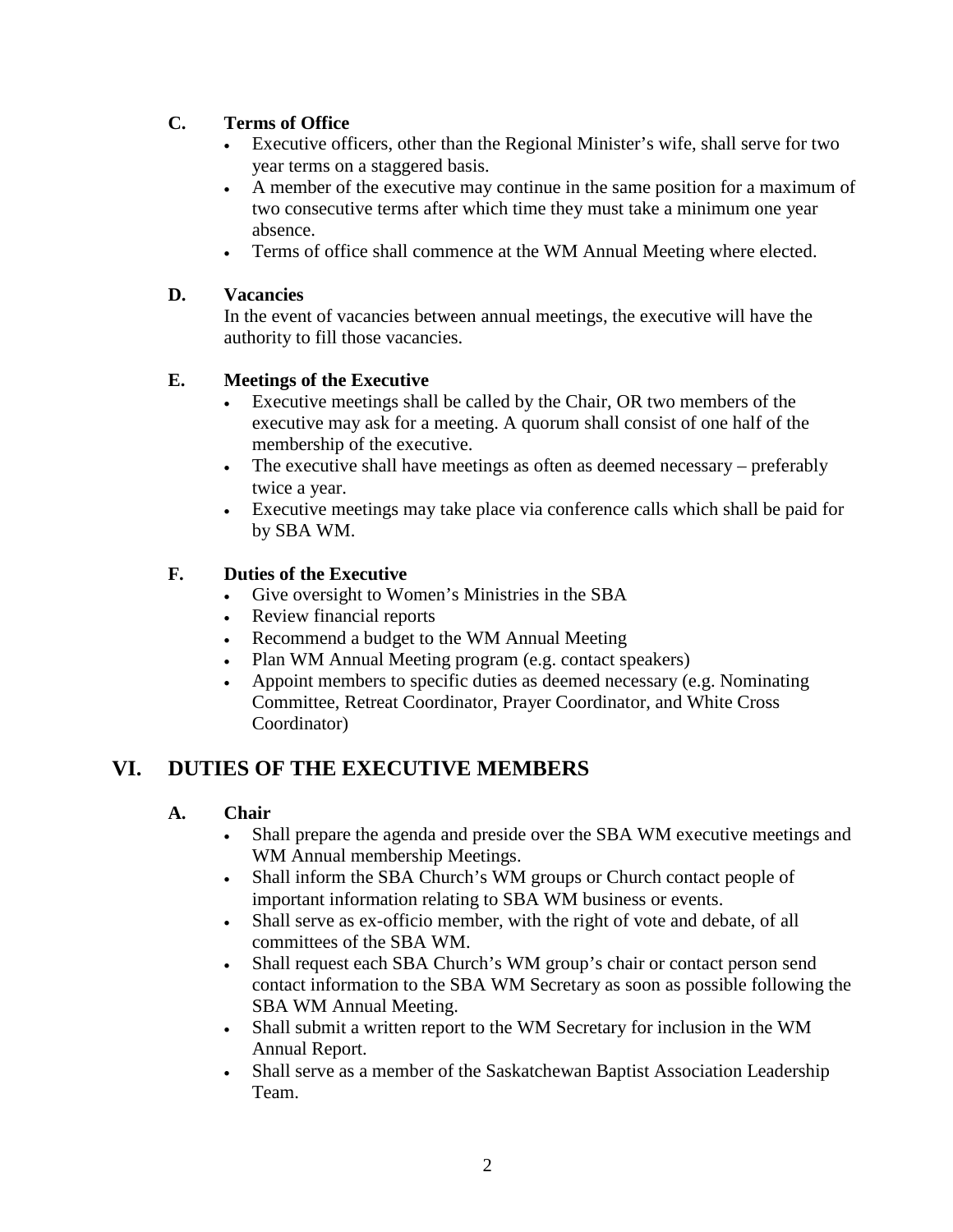#### **B. Vice-Chair**

- Shall be an assistant to the Chair.
- Shall, in the Chair's absence or vacancy, perform all the duties of that office.

### **C. Secretary**

- Shall keep minutes of each executive meeting and SBA WM Annual Meeting.
- Shall submit a copy of minutes to executive members as soon as possible after each meeting.
- Shall do all correspondence as required.
- Shall take roll call of those attending the Annual Meeting from each SBA Church and guests.
- Shall distribute the contact information page at the WM Annual Meeting requesting the names and contact information of the WM executive of each Church. She shall then convey that information to all members of the executive, and, if requested, to NABC headquarters.
- Shall send information about upcoming events (Examples: Ladies' Retreat, Day of Prayer, SBA meeting) to the WM contact person in each SBA Church.
- Prepare information books for each woman who attends the SBA WM Annual Meeting. The book shall include the agenda, executive member's reports, auditor's report, retreat report, a list of current executive officers and those of the previous 6 years, retreat planning information, and any other pertinent information.
- Shall have copies of the Constitution available at WM meetings.
- Shall keep the Guest Book, arrange to have it passed around at each SBA WM event, and retain possession of it between meetings.

## **D. Treasurer**

- Shall comply with all appropriate regulations and shall complete all required documentation and receipts.
- Shall present a proposed budget to the WM executive for ratification at the WM Annual Meeting.
- Shall present other financial reports as requested by the executive.
- Signing authority shall normally be the treasurer. However, the Chair and Vicechair shall be alternates.
- Shall receive all offerings from WM meetings, retreats, etc and disperse the funds according to the budget.
- Since executive members serve on a voluntary basis, no reimbursement for travel or other expenses shall normally be made by the WM.
- The treasurer shall reimburse people for WM expenses, given appropriate documentation.

#### **E. Camp Food Services Coordinator**

- Shall attend all meetings of the Good Spirit Bible Camp Board. In conjunction with the Camp Director, shall decide the number of volunteer kitchen workers that will be required and the hours that will be needed for each day of the various camps.
- Shall contact the SBA Churches to find out which ones will provide kitchen volunteers for camp.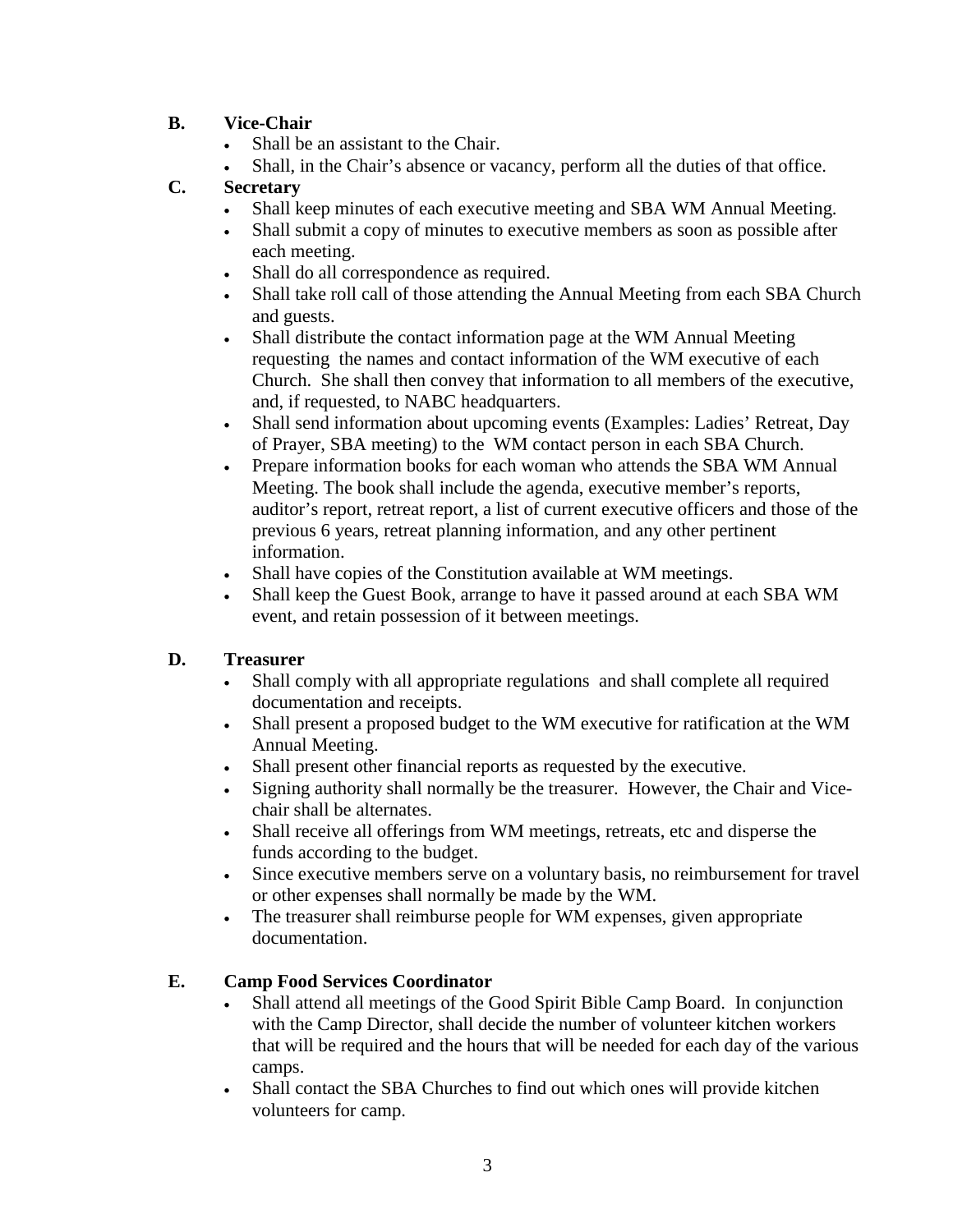- Shall coordinate dates that Churches are asked to help in the kitchen during the camp season. No later than May 1, she shall send to each Church the days that Church is asked to send helpers to camp, requesting that they provide the names and phone numbers of those volunteers.
- Shall remind Churches that, for the safety of campers and for insurance purposes, in accordance with the policies of Good Spirit Bible Camp, volunteers must have a current criminal record check in place before serving at camp.
- Shall decide what food items will be required and order those amounts prior to, and throughout, the camping season. The menu details shall be coordinated with the cook and cook's helpers.
- Shall ensure that the kitchen is ready and prepared for camping season, and when the camping season is completed, shall ensure that the kitchen is cleaned and materials are properly stored.
- Shall, when a new camp food services person assumes this position, mentor the newly elected person throughout her first camping season. Shall submit a written report to the WM secretary, for inclusion in the WM Annual Report.

#### **F. Regional Minister's Wife**

Shall be encouraged to serve as Ex-officio member with the right of vote and debate on all committees of the SBA WM.

## **VII. OTHER WM LEADERS AND FUNCTIONS**

#### **A. Retreat Coordinator**

- A Retreat Coordinator may be appointed annually by the Executive.
- Shall prepare a retreat program with the assistance of the SBA WM executive if required.
- Shall consult the executive for assistance when deciding the date, theme, speaker, location, caterer, etc.
- May recruit helpers from her own Church or other SBA Churches to assist in registrations, worship teams, decorating, or other details.
- Shall calculate a registration fee that will cover retreat expenses and shall stay within the retreat budget.
- Shall keep a record of all income and expenses and shall submit a written report of the retreat, including income and expenses, to the treasurer.
- Shall submit a written retreat report to the WM secretary for inclusion in the WM Annual Report.

#### **B. Prayer Coordinator**

- A Prayer Coordinator may be appointed annually by the Executive.
- Shall set a date (often the first Monday in November), for the Baptist Women's Annual Day of Prayer and encourage each cluster of Churches to find a host Church where their Cluster can meet for prayer.
- Shall find program information for the annual Baptist Women's Day of Prayer. (e.g. NABC website)
- Be sure each host Church has access to the program information in plenty of time to plan and invite sister Churches to attend.